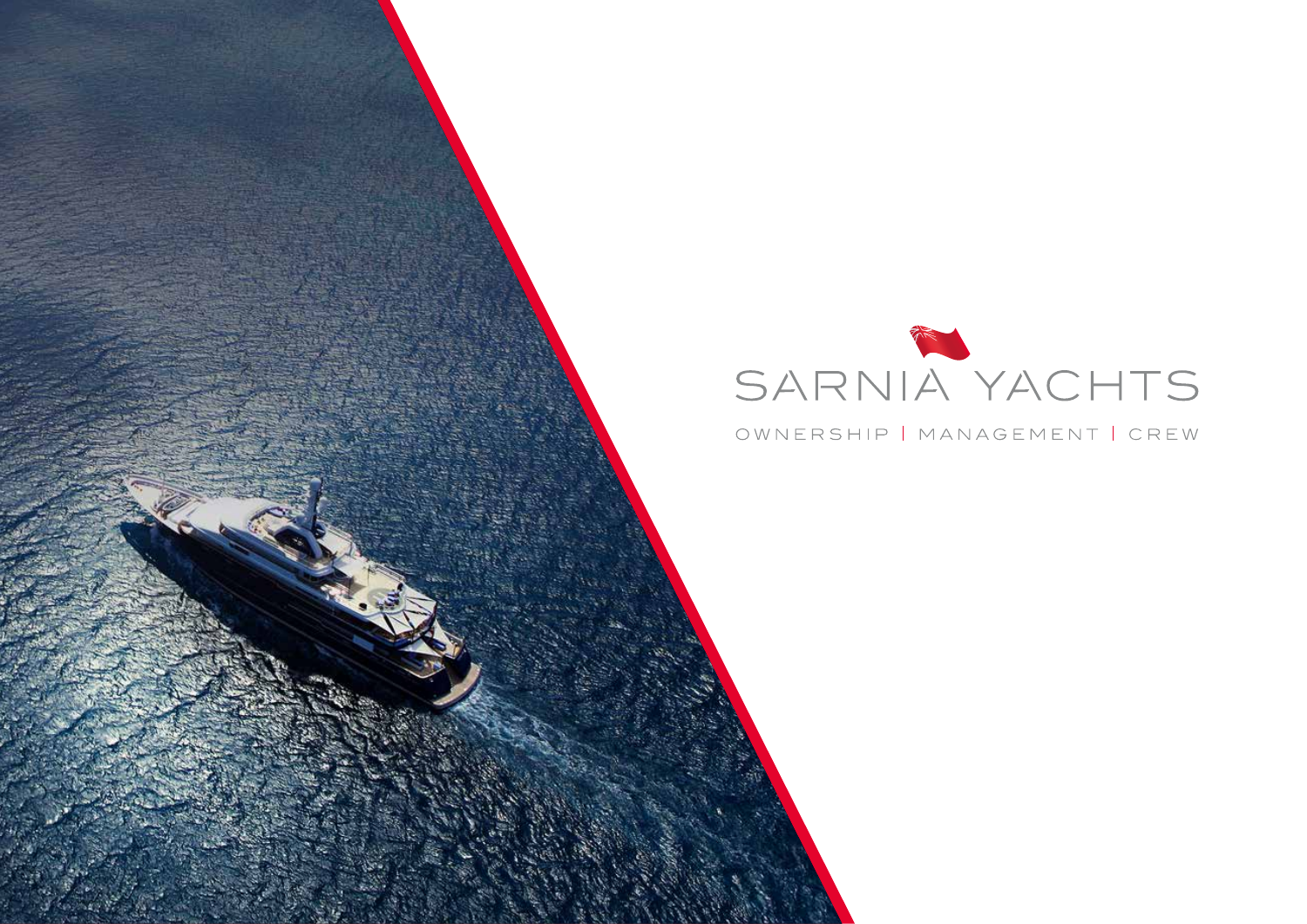

# OWNERSHIP

# MANAGEMENT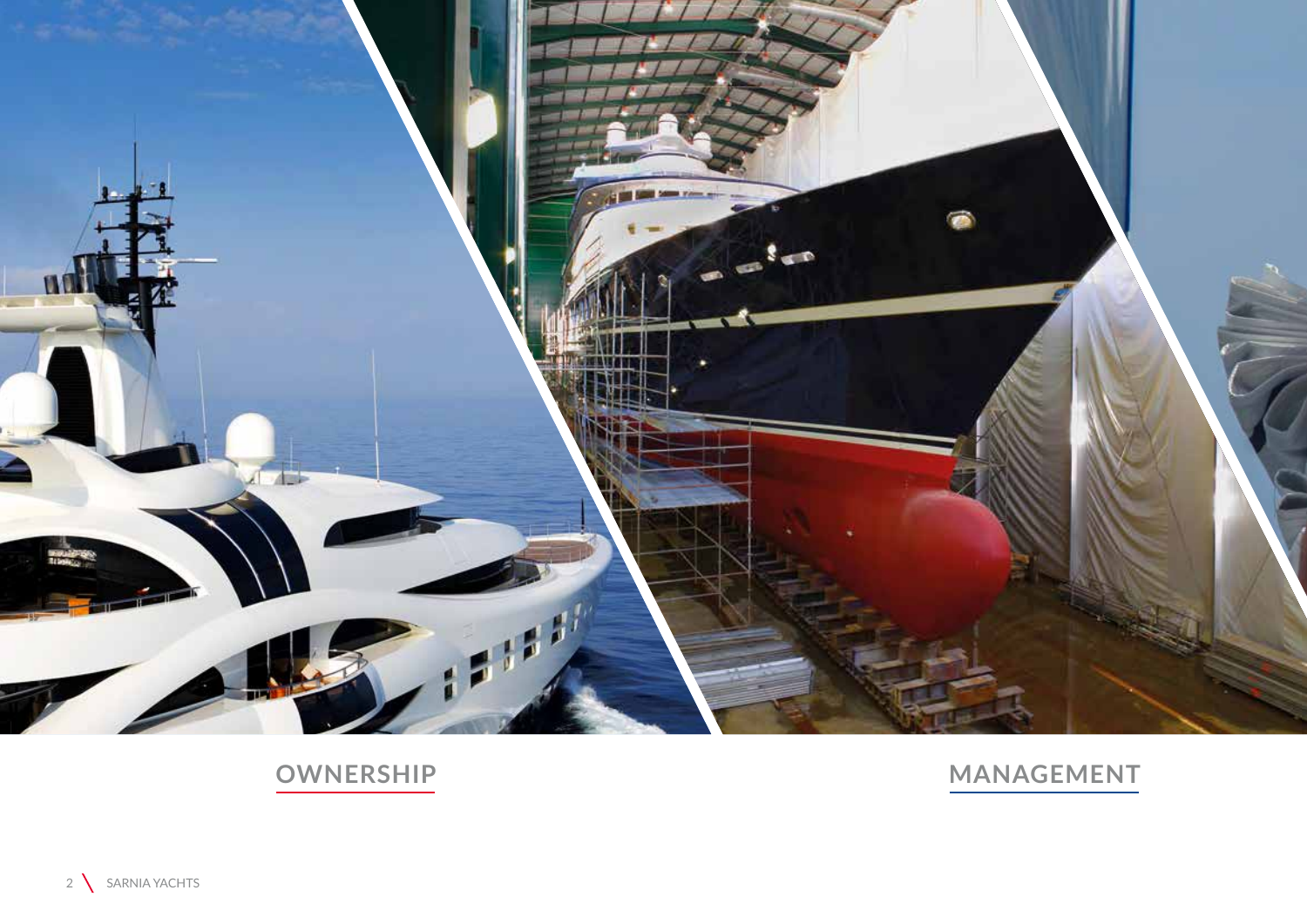

SARNIA YACHTS OWNERSHIP | MANAGEMENT | CREW

Established in 1971, Sarnia Yachts has earned a reputation as a trusted specialist in the provision of ownership and operational services to superyacht owners with offices in the UK, Guernsey and Malta.

We operate exclusively in the superyacht sector and are unique amongst our peers in having a team of in-house experts to provide and advise on:

- Corporate Yacht Ownership
- Tax arrangements including VAT
- Yacht Management & Insurance
- Crew Management, Employment & Payroll Services

Our core services are summarised over the following pages, but only give a flavour of our full offering.

Many clients select the full suite of our products due to synergies from combining the different functions. Lower overall operating costs can often be achieved by eliminating the duplication when Corporate Ownership and Yacht Management services are run by different providers using different platforms. That said, clients can build a support package to suit their individual circumstances, selecting whichever services are required.

**MANAGEMENT CREW**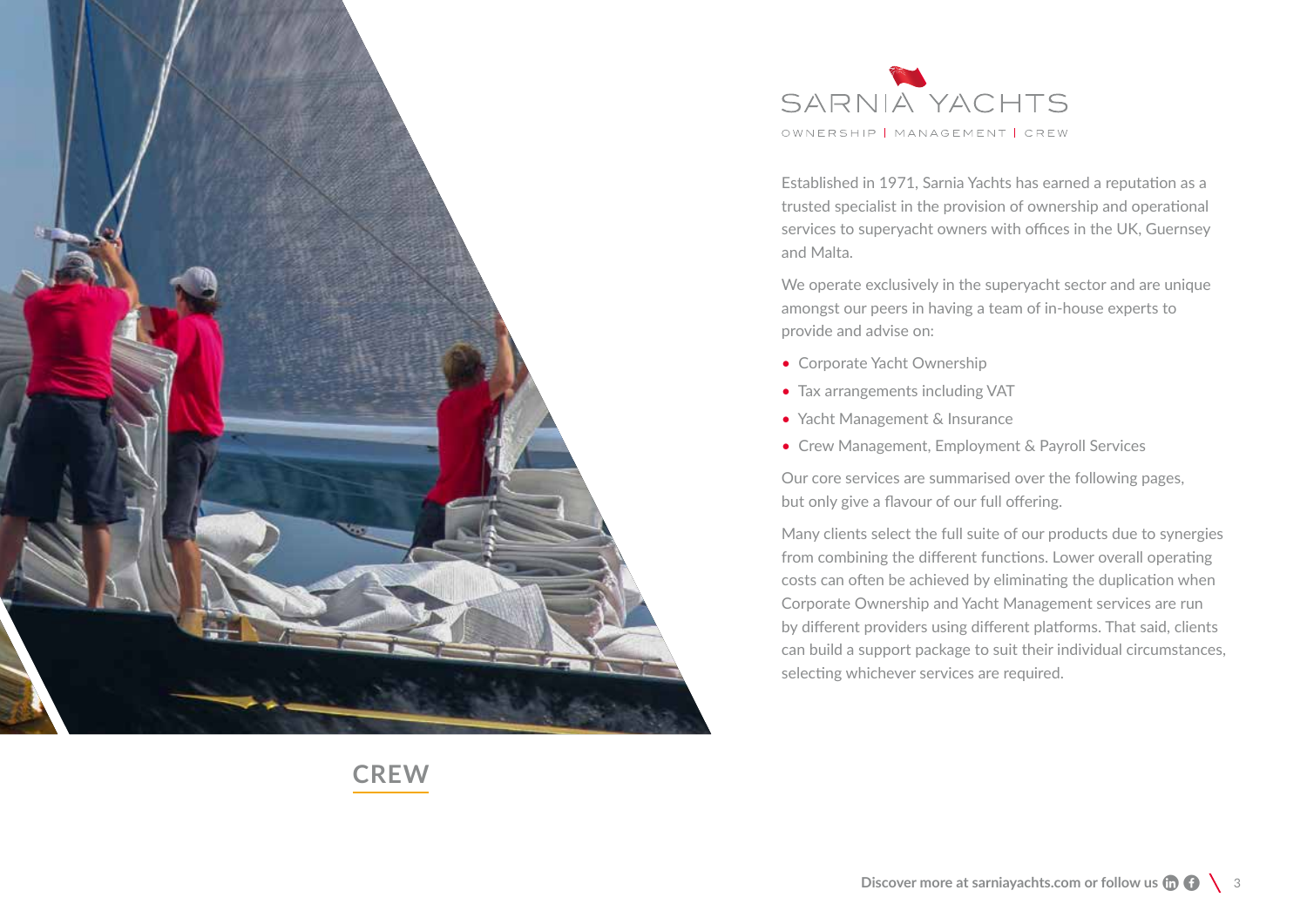

**OWNERSHIP**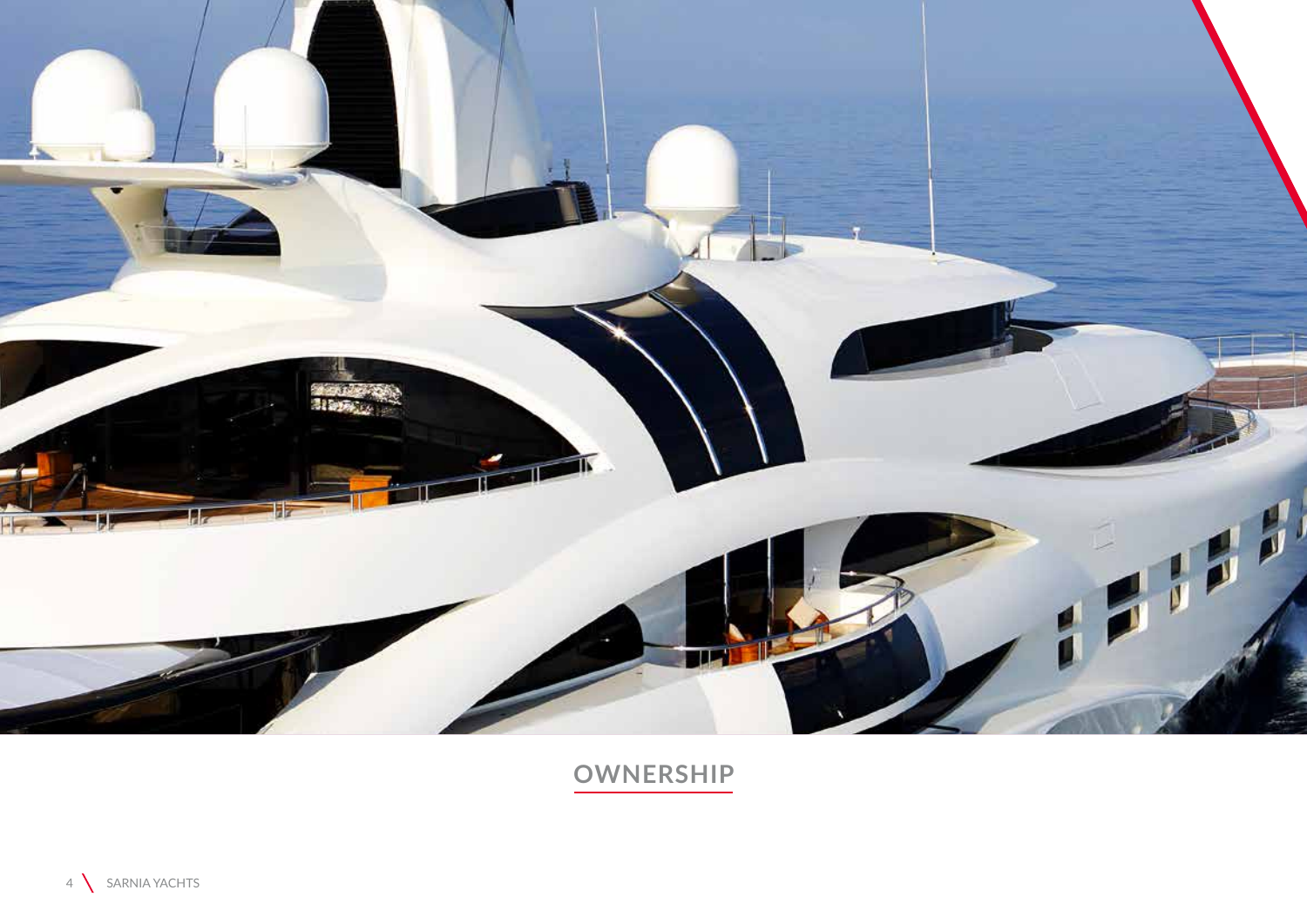

#### **OWNERSHIP**

Forming a Company, Partnership or other arrangement to own and operate a superyacht will provide asset protection for the owner and can provide a number of other benefits including:

- Qualification for a flag not available to the individual owner
- Delegation of the day-to-day running of the yacht
- Access to yachting expertise and contacts
- Ring-fencing the yacht from a liability perspective
- Beneficial Owner discretion
- VAT registration at a suitable jurisdiction for commercial yachts

We will work with clients to select the most appropriate structure for the ownership and operation of the superyacht, in line with their aspirations, and provide ongoing oversight to ensure continued adherence with the numerous rules and regulations across the various jurisdictions of operation.

Sarnia Yachts Limited, our Guernsey regulated fiduciary, can manage the incorporation and administer the corporate yacht owning entity ensuring it complies with all regulatory obligations. This gives owners comfort that their assets are being appropriately managed and safeguarded.

We can also work alongside an owner's advisors or family office, assisting with specialist knowledge and up-to-date understanding of today's regulations.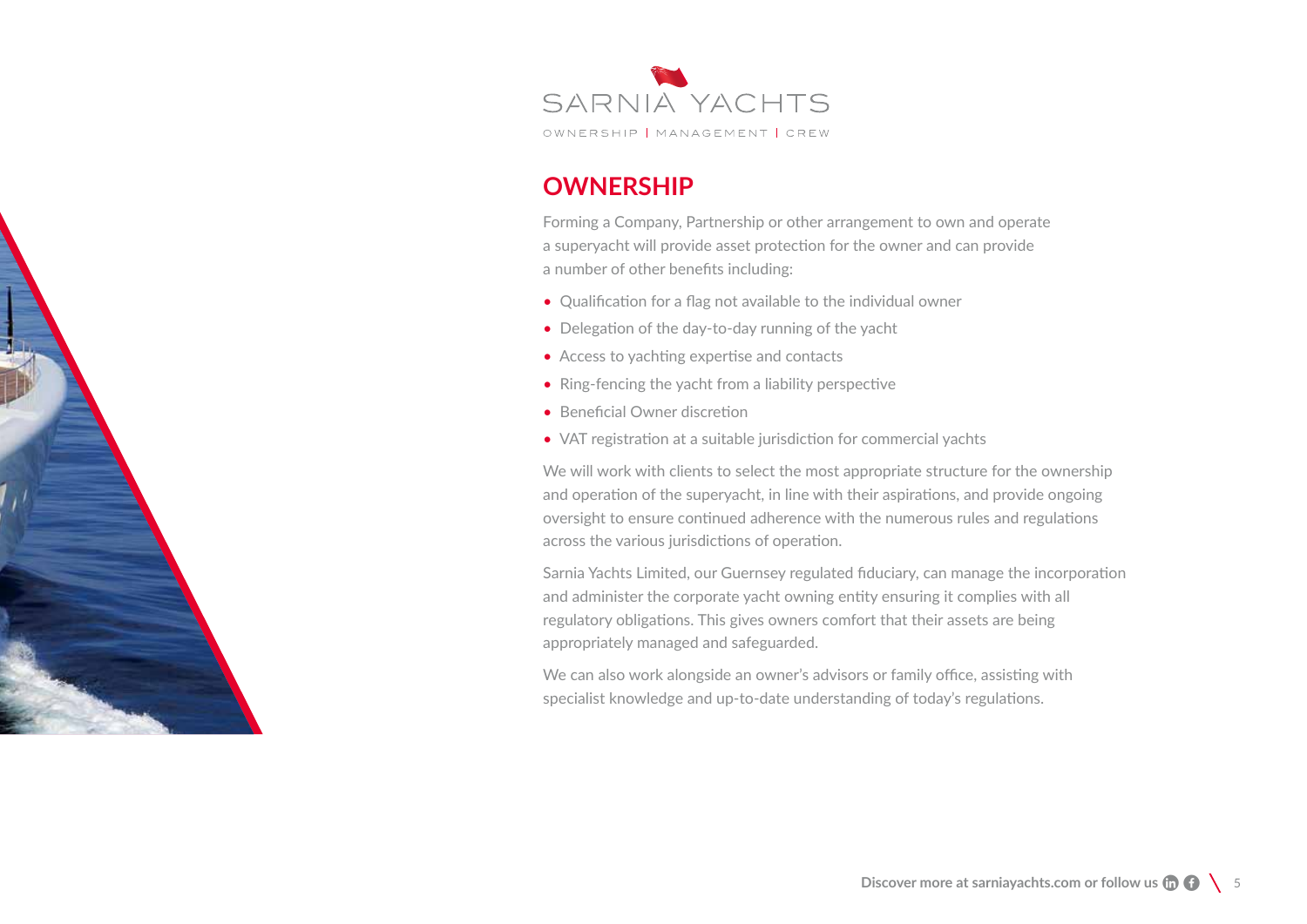

**MANAGEMENT**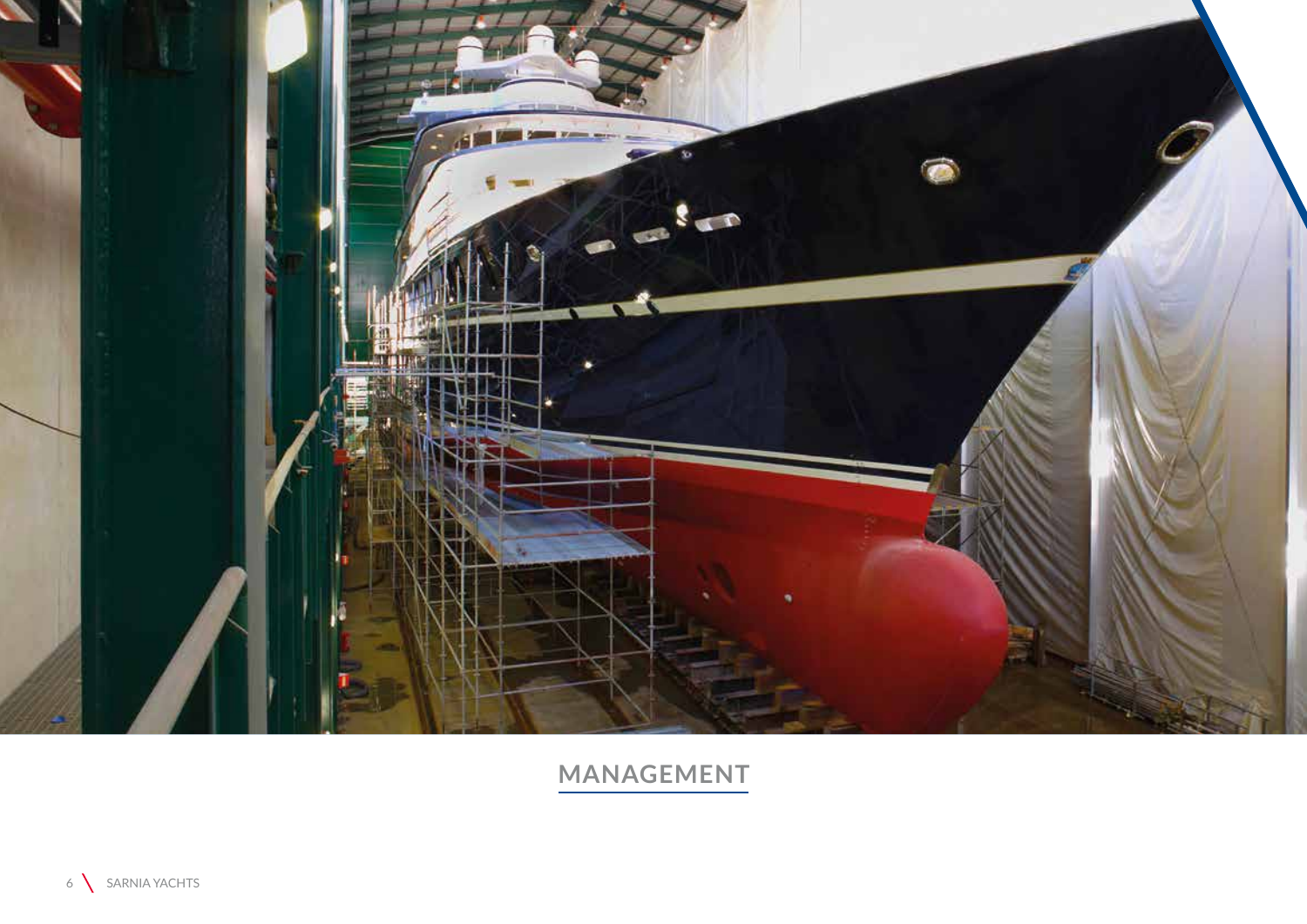

#### **MANAGEMENT**

Sarnia Yachts can support private and corporate owners, trustees and family offices with a range of Yacht Management services. Drawing on in-house expertise the Sarnia Yachts team hold the necessary qualifications and experience to deliver the highest levels of service to our clients.

Providing all three services on one platform eliminates the duplication and additional costs often associated when Ownership, Yacht Management and Crew services are separated. There are a number of elements that make up Yacht Management, including:

- Operational regulatory compliance including safety (ISM), security (ISPS) and crew
- Technical and operational support
- Expense administration and financial reporting
- Yacht and crew insurance
- New construction and refit supervision
- Yacht registration

Placing the responsibility in the hands of specialists gives peace of mind for owners and support for the captain and crew.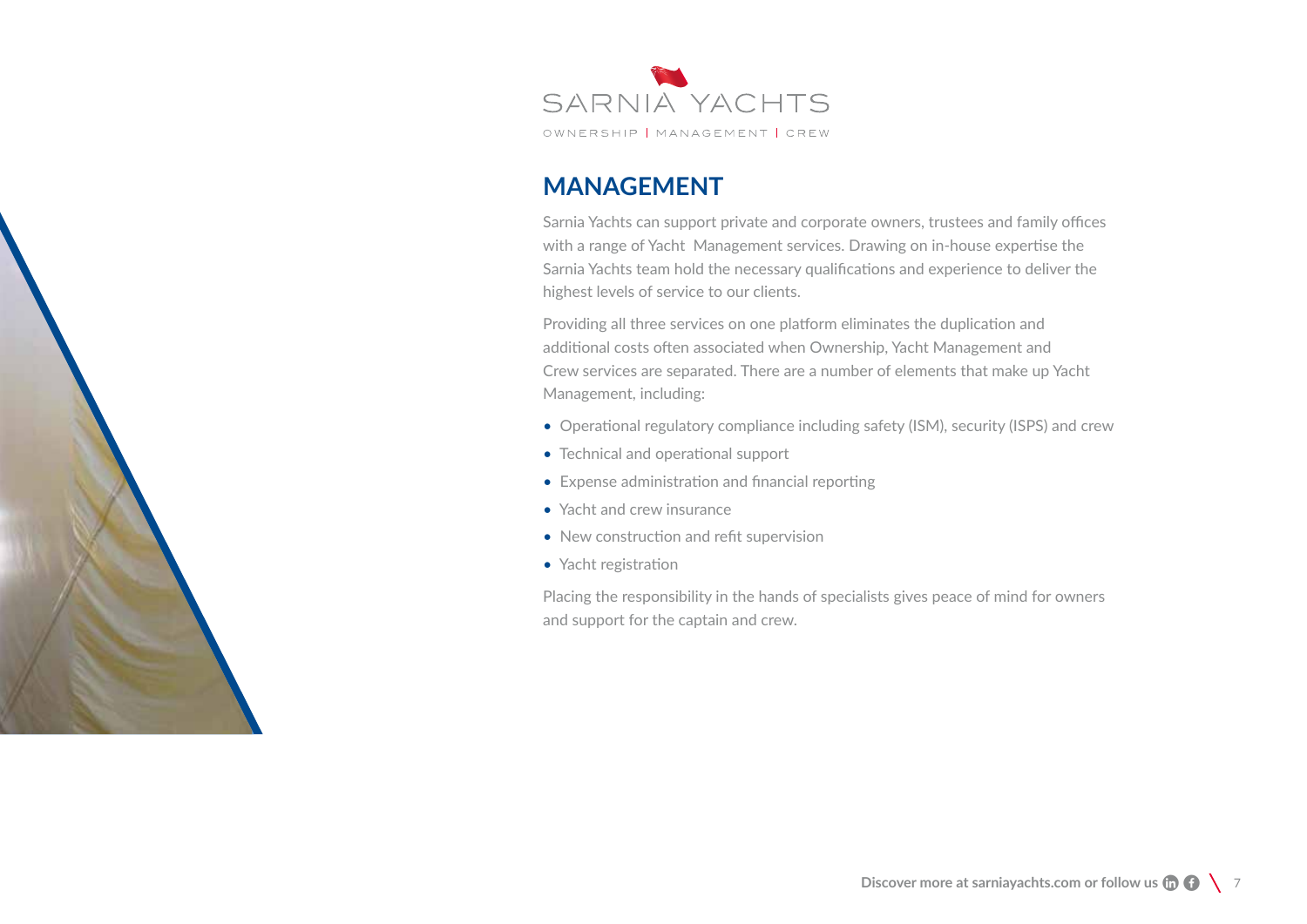

CREW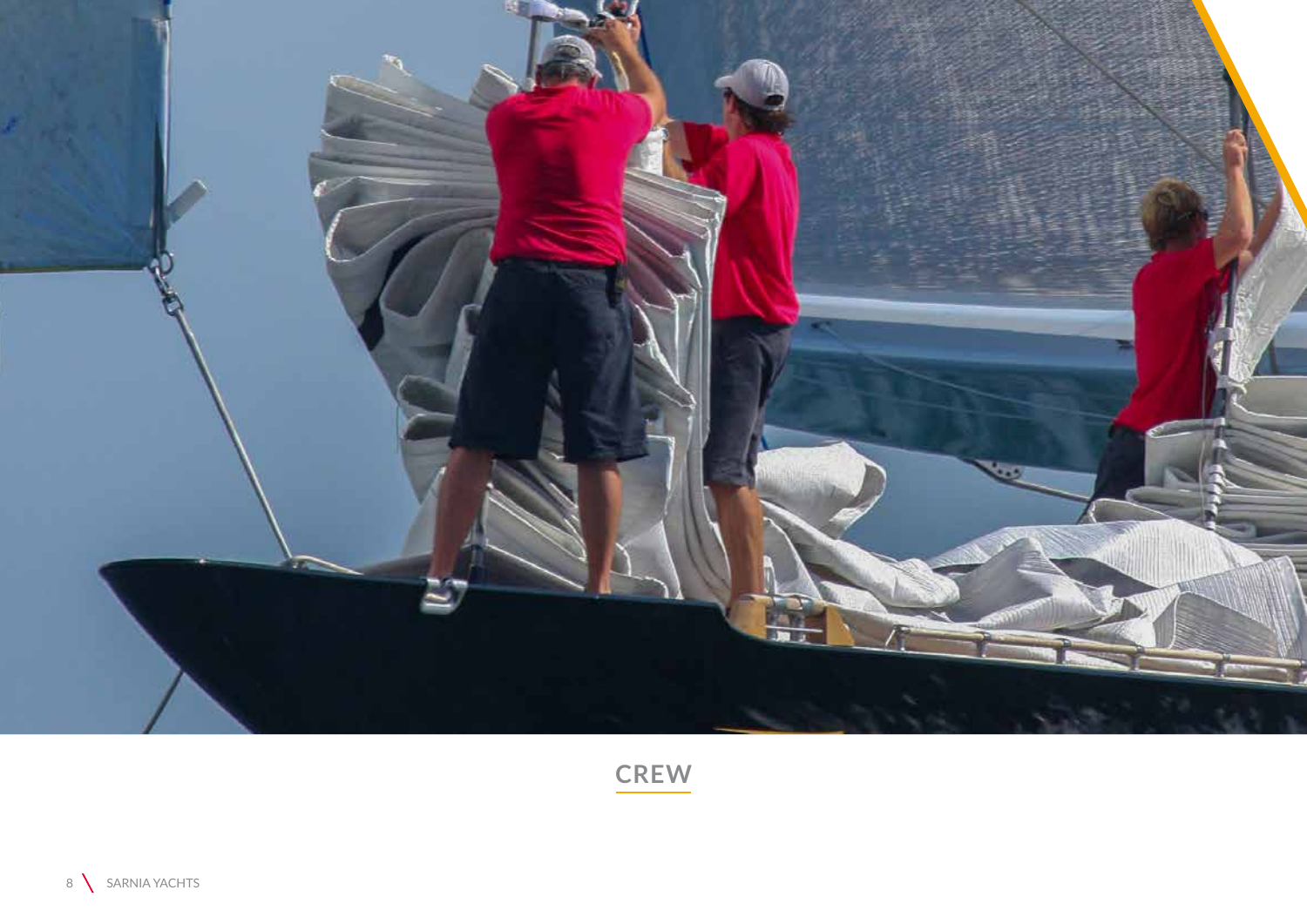

#### **CREW**

Having provided Crew Management to owners of some of the world's largest superyachts, our experienced Crew Management Team take responsibility for the daily administration of all crew-related matters.

We provide a bespoke service incorporating any of the following crew management elements, based on the specific needs of each client:

- MLC compliant crew employment (contracts, promotions, resignations, performance evaluation, disciplinary actions, termination of employment)
- Crew payroll including split salaries and the provision of payslips
- Facilitating social security obligations
- Crew leave administration
- Crew grievance/disciplinary advice and dispute resolution
- Crew recruitment (sourcing, interviewing and placement)
- Crew training arrangements
- Crew travel and visa support

Our many years of experience in this specialist field allows us to support both owners and the crew onboard – Let our crew take care of your crew.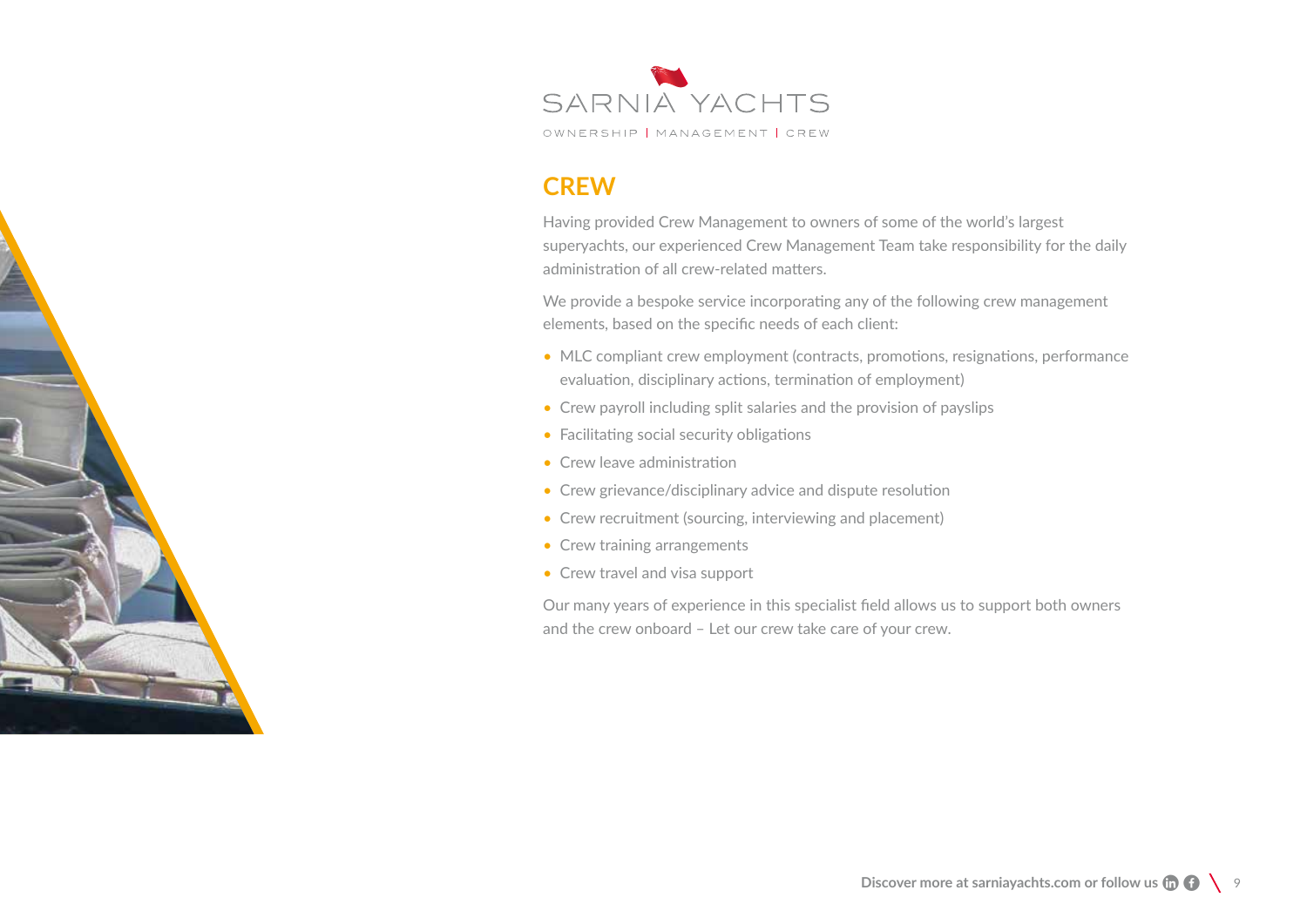**Lady Tranquility** 



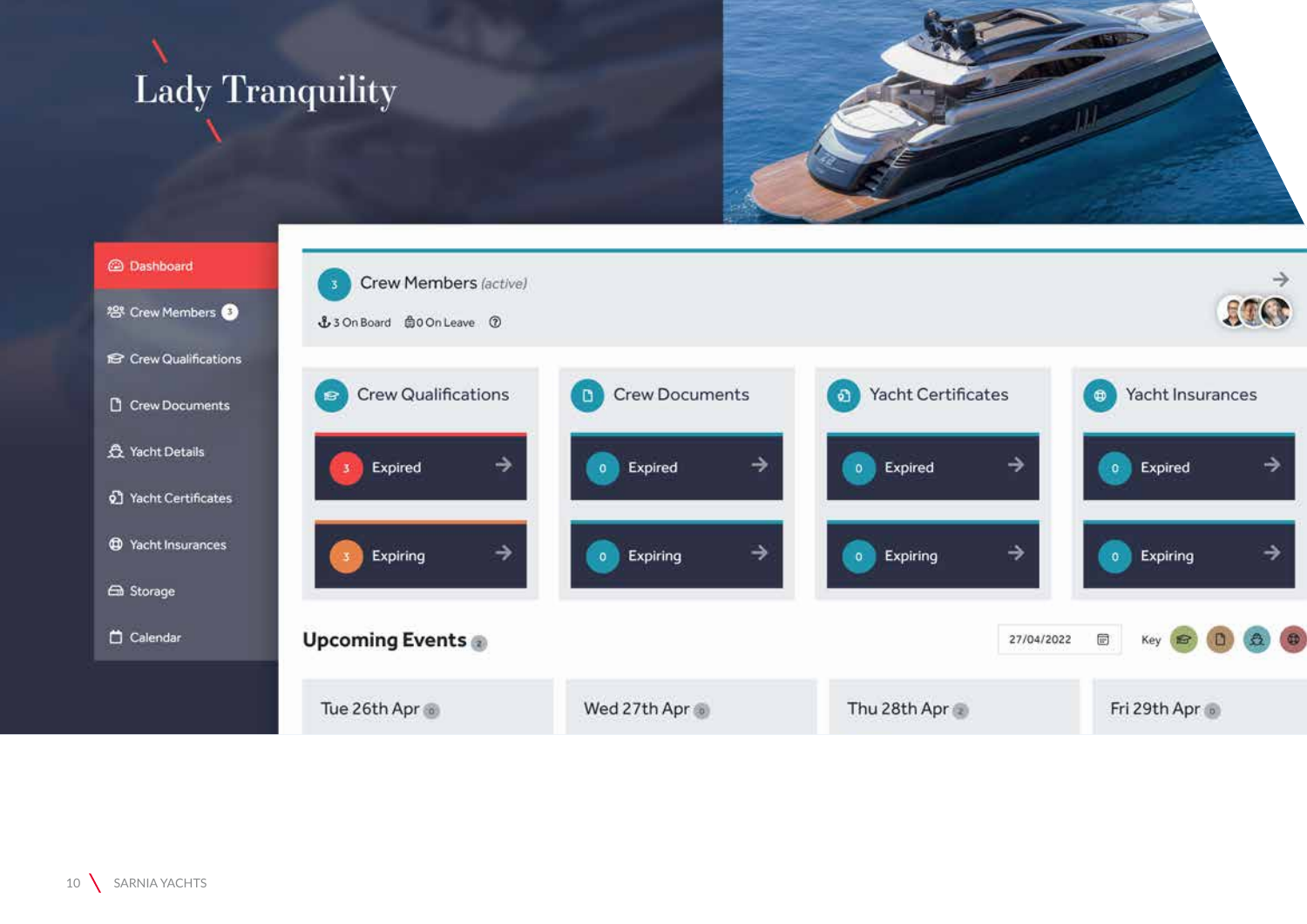

### **SARNIA YACHTS PORTAL**

The Sarnia Yachts Portal is an in-house software solution providing a simple, user-friendly platform which enables Captains, Owners and Owner's Representatives to have real-time access to their yacht information, crew data, qualifications and documents.

The Portal provides a secure simple dashboard giving a quick overview of what is happening on the yacht, whether that is current location, on-board crew numbers, expiring documents or upcoming important issues.

For more information take a look here